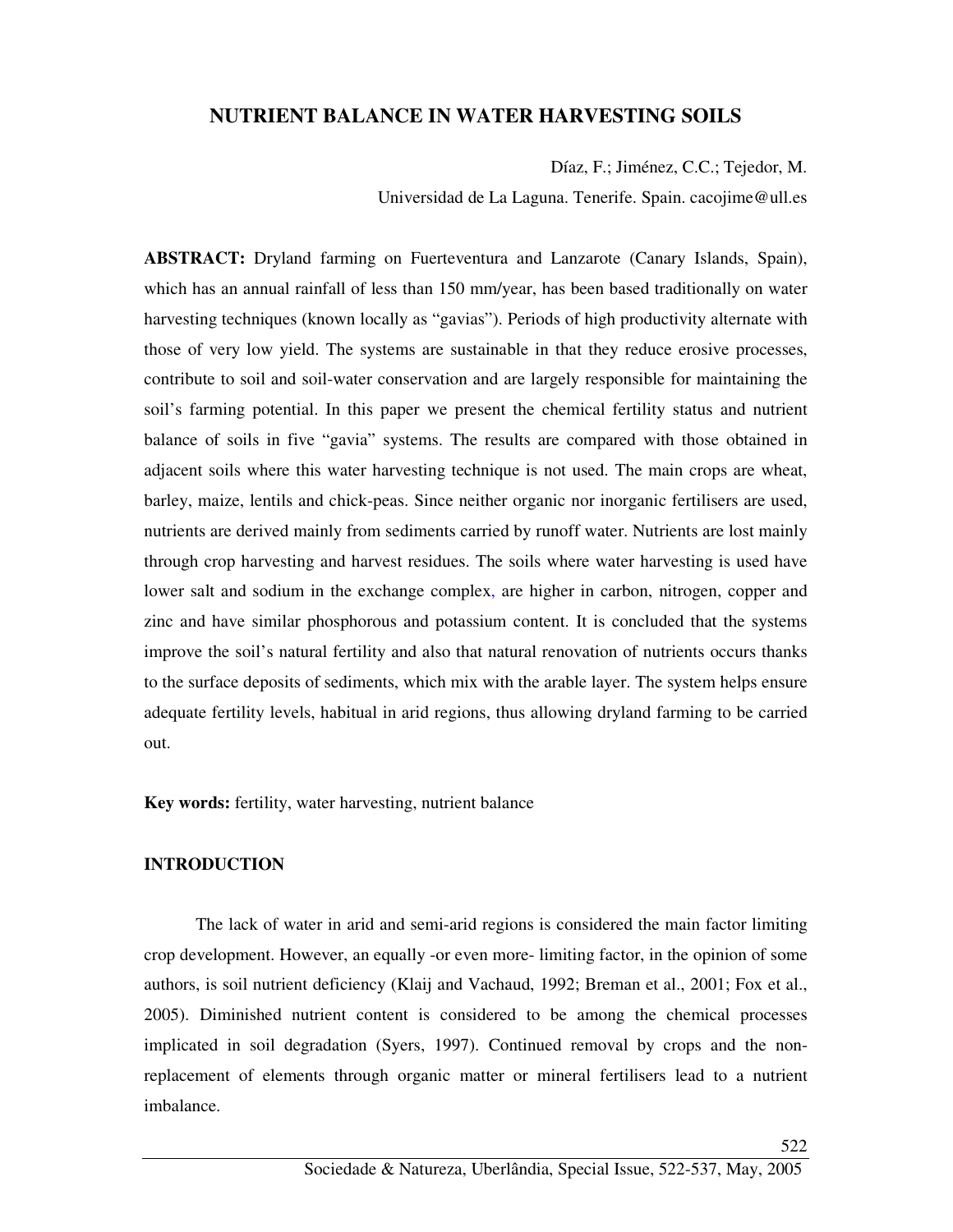Sánchez et al. (1997) calculate that between 1960 and 1990 an average of 22 kg de N, 2.5 kg of P and 15 kg of K were lost per hectare/yr in cultivated land in 37 African countries. In East Africa, micronutrient loss in the arable layer of the soil has been even greater: 40 kg of N, 6.6 kg P and 33.2 kg of K per hectare/yr (Smailing et al. 1997). Mutert (1996) found negative nutrient balances in many crops in Asia. Similarly, other studies conducted in Asia, particularly China, have shown a negative balance for potassium (Sheldrick et al., 2002). These figures give an idea of the extent of the problem and of the progressive depletion of nutrient content in many farming soils worldwide. The problem is now considered one of the leading causes of crop failure and a serious handicap for food production.

Water harvesting (WH) systems are frequently used in arid regions to collect what little runoff water is available and allow at least some dryland farming (FAO, 1991,1994). Systems of this type play an important role in soil and soil-water conservation. Although much has been written on the systems' design and water collection and conservation methods (Reij et al., 1988; Tauer and Humborg, 1992; Ben-Asher and Berliner, 1994; Lovenstein, 1994), literature on the properties -particularly the fertility of the soils- is less common. Nabhan (1984), compares long-cultivated WH soils in the Sonora Desert with similar soils which were not cultivated and found no significant differences, leading to the conclusion that no nutrient reduction was caused by prolonged farming use. Sandor et al. (1986), in a semiarid region of New Mexico, with annual rainfall of 250-400 mm, found that WH soils had less carbon, nitrogen, assimilable phosphorous, total phosphorous and copper than nearby uncultivated soils in which WH was not used. Different results were obtained in Eritrea by Tesfai (2001), who noted that plots receiving runoff had higher content of these elements than soils not receiving runoff. He associated the positive balance seen in the WH soils with contributions from sediments, as had already been noted by Neiemeijer (1998), in the Teras of Sudan.

In the eastern Canary Islands of Lanzarote and Fuerteventura, both of which are extremely arid, a traditional water harvesting system known as "gavias" has allowed cereals and legumes to be grown for decades without chemical or organic fertilisers.

In the present work we present the results of the chemical characterisation of the arable layer of soils in five gavias, together with those from adjacent natural soils not affected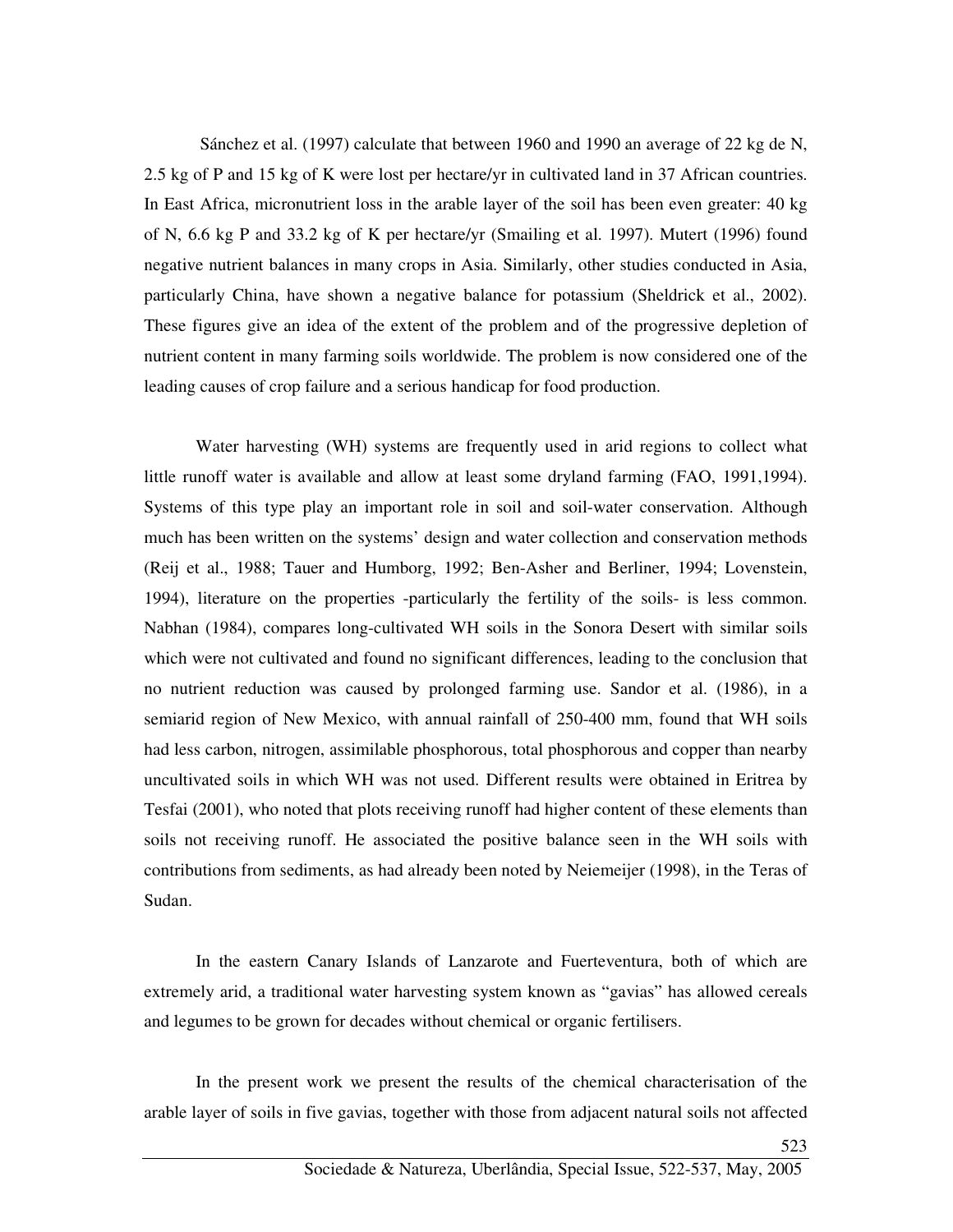by runoff and sediments contributed by a series of floodings. We also evaluate the balance for three micronutrients (N, P, K) in the cultivated soils, which will help us assess the sustainability of the system in terms of soil nutrients (Tesfai, 2001).

## **MATERIALS AND METHODS**

### **Study area and system description**

Lanzarote y Fuerteventura, the location of the systems studied, are the easternmost islands of the Canarian archipelago. Lying between parallels 29º 14' 21" and 28º 02' 16" north latitude, they are a mere 115km from the west coast of Africa. The islands are of volcanic origin and have an arid and homogenous climate. Most of the territory receives an average of less than 150 mm rainfall per year and in no parts does the level exceed 300 mm. The rainfall is seasonal, from November to March, with high inter-annual variability. Though the rain tends not to be heavy, in most years maximum values above 10 mm  $h^{-1}$  are recorded, which Díaz (2004), notes as the intensity threshold as of which the gavias receive water on both islands. The high amount of sunshine and high temperatures, combined with the strong or moderate winds, make for a very high evaporation rate (in the region of 2000 mm  $vr^{-1}$  in an evapometric tank).

The *"gavia"* system can be included in the type of WH known as macrocatchment (Tauer and Humborg, 1992; Lovenstein, 1994), since the catchment area corresponds to variable-sized basins, often with different soil types and different hydrological properties and in all cases outside -and quite far from- the storage zone. The catchment surface - cultivated plot size ratio varies from 8:1 to 50:1. Runoff, which usually flows along a drainage network, is diverted and channelled into the interior of the flat homogenous plots which are of different sizes and surrounded with earthen walls, also of different heights. The water is retained and stored in the soil profile.

The water catchment area, situated on hills with variable slopes, corresponds to hydrographic basis formed by materials and soils of low farming potential. The low infiltration velocity, the formation of sealing crusts and the presence of lime crust, combined with the scattered brush vegetation, all contribute to run-off generation and the intake of water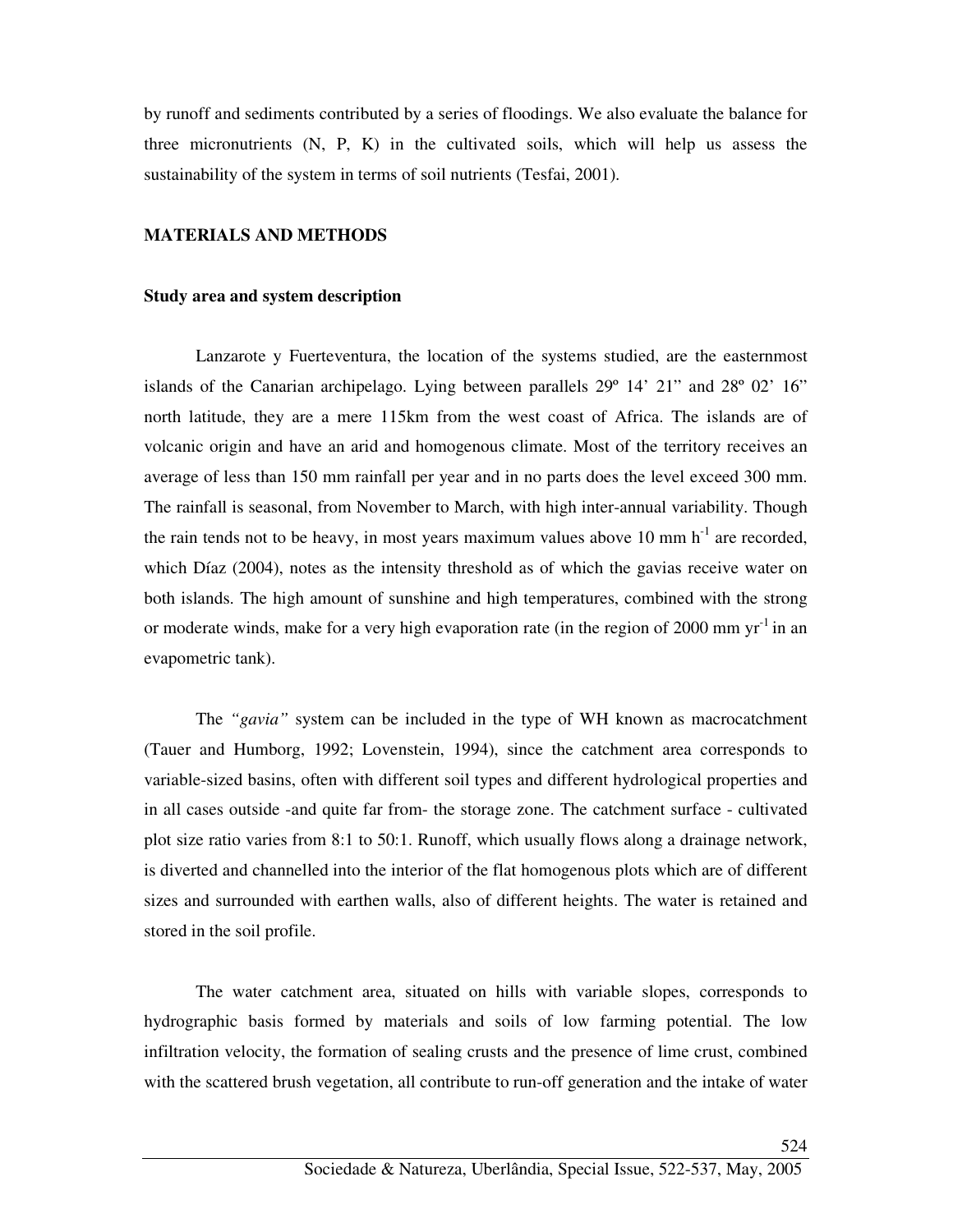by the gavias, even at rainfall intensities not usually considered as being erosive. The drainage network is dry year-round, except immediately after rainfall.

 The cultivated plots are located in flat or unsteep parts, usually in foothills, and are oriented perpendicular to the catchment area. They usually lie alongside or near to small waterways. Where necessary, stones were removed from the land and this was levelled to ensure homogenous flooding. Plot sized varied greatly, from  $600-10,000$  m<sup>2</sup>. The soils most commonly used in the system are Torrifluvents, Paleargids, Calciargids, Natrargids, Haplocalcids and Petrocalcid (Soil Survey Staff, 1999).

### **Laboratory experiments**

In order to compare the fertility of the gavia soils with that of the adjacent natural soils, 16 samples -eight from the soils cultivated using the gavia system, eight in the natural soils- were taken at random from the arable layer (top 25 cm) in each of the five selected zones. For each sample the following were calculated: pH and electrical conductivity in saturated extract, exchangeable cations  $(Ca^{2+}, Mg^{2+}, Na^+, and K^+)$ , carbonates, organic matter, total nitrogen, assimilable phosphorous and micronutrients (Fe, Mn, Cu, Zn, B).

A Principle Components Analysis was carried out to study the sample ordination and distribution with respect to the variables, using the CANOCO Programme, version 4 (ter Braak and Smilauer, 1998).

The treatment response depended on the study site and hence it was not possible to apply a global statistical model for all five systems. Instead, statistical analysis was carried out for each separately, and the values of the different variables for the gavia and natural soils were compared. For variables fitting a normal distribution (Kolmogorov-Smirnov test), a T test for independent samples was used. For variables not presenting a normal distribution, the Mann-Whitney non-parametric U-test was used (Zar, 1984). In both cases, SPSS for Windows, version 10.0.6 (SPSS Inc., 1999) was used. Differences were considered statistically significant at  $p < 0.05$ .

Sediment samples were taken in all five gavias after they were filled with water. For this purpose the gavia soils were covered, prior to periods of rainfall, with permeable cloth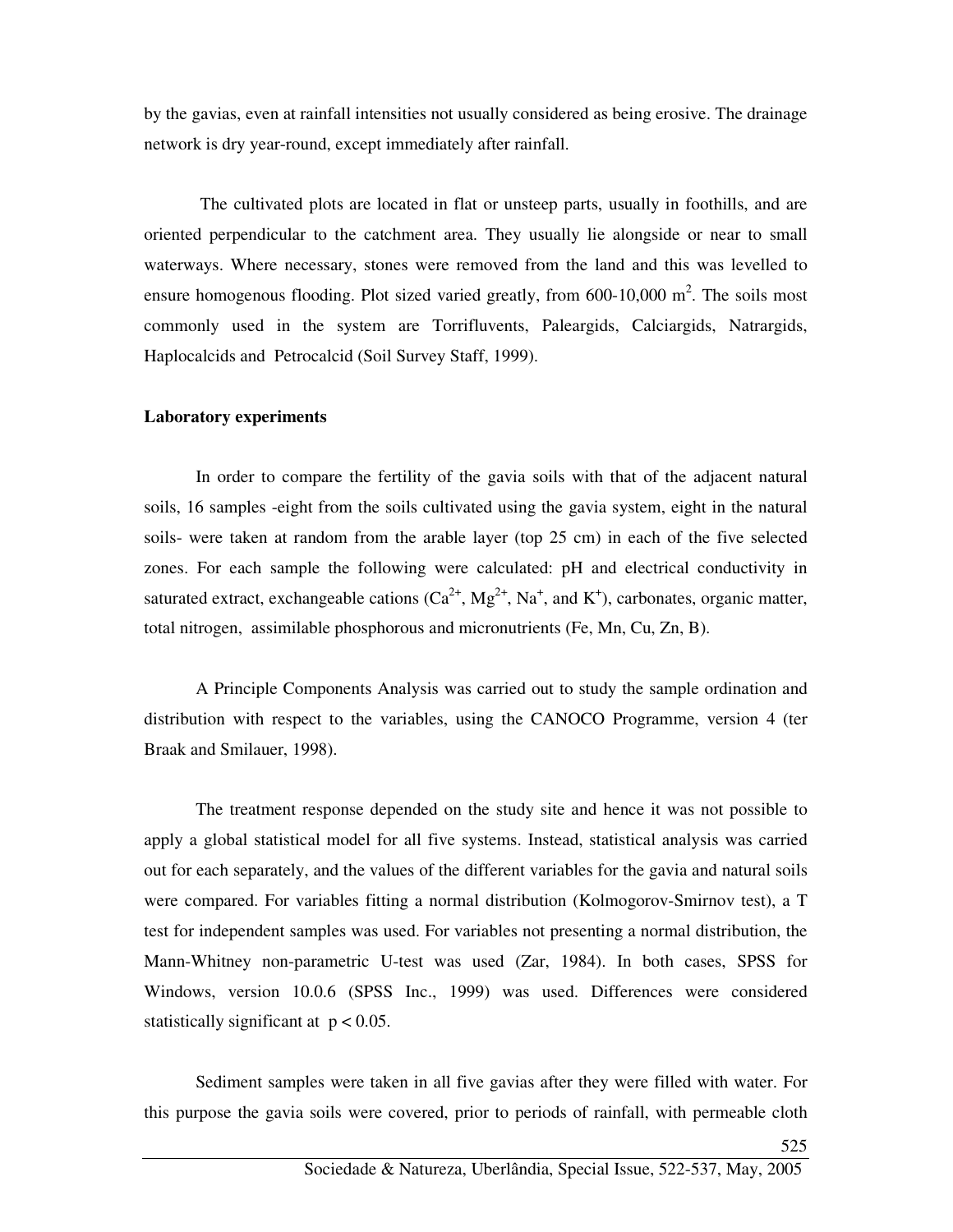meshes to allow water through, but not the sediments. The sediment samples were tested for the same parameters as the soils.

Finally, the nutrient balance was estimated. Like other authors, Janssen et al. (1990), consider that crop growth in many non-fertilised soils is constrained by the low content of one or several of the micronutrients N, P and K, even when relatively large amounts of secondary nutrients and trace elements are present. For this reason we concentrated on these three elements in our balance estimation.

### **RESULTS AND DISCUSSION**

Figure 1 shows the sample ordination for the parameters analysed. The gavia soils are indicated by circles and the adjacent natural soils by triangles. The percentage of variance, explained with two components, is 91.9 %, a rather high figure indicating that the conclusions derived from the 2-dimensional figure are representative of the true sample ordination.

The gavia soils form a clearly-defined group, notwithstanding any differences that might be due to geographical or edaphic dissimilarities. Conversely, the soils outside the gavias are extremely heterogeneous. The marked homogeneity of the gavia soils is likely due to the transportation or material, either colloidal or in solution, from the entire catchment basin.

The gradient for electrical conductivity, exchangeable sodium and boron increases towards the samples from the non-gavia soils, indicating the effect of salt leaching caused by flooding of the cultivated plots. Conversely, magnesium, exchangeable calcium, zinc and copper content are higher in the gavia soils, as are the pH values.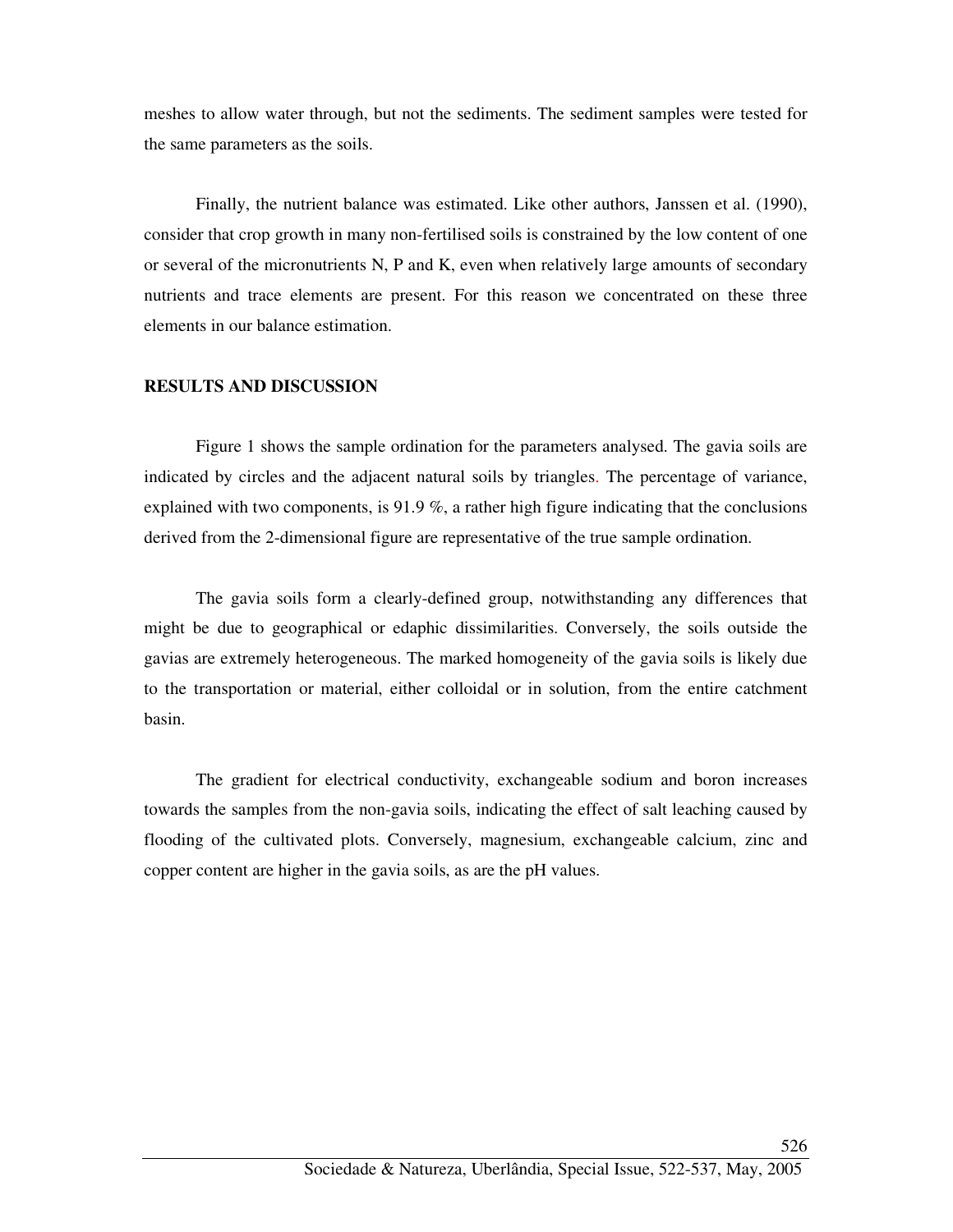

 **Figure 1. Soil sample ordination using PCA**  Value of axis I and II, 0.857 and 0.062 respectively



*Total nitrogen.-* Total nitrogen levels were always slightly higher in the gavia soils, although in most cases the differences were not statistically significant (figure 2). In both the gavias and the natural soils, the levels were found to be low, under 0.1% (Metson, 1961), although these figures are quite normal for an extremely arid territory with sparse vegetation and very low biomass production. The results obtained for organic carbon were similar.



Sociedade & Natureza, Uberlândia, Special Issue, 522-537, May, 2005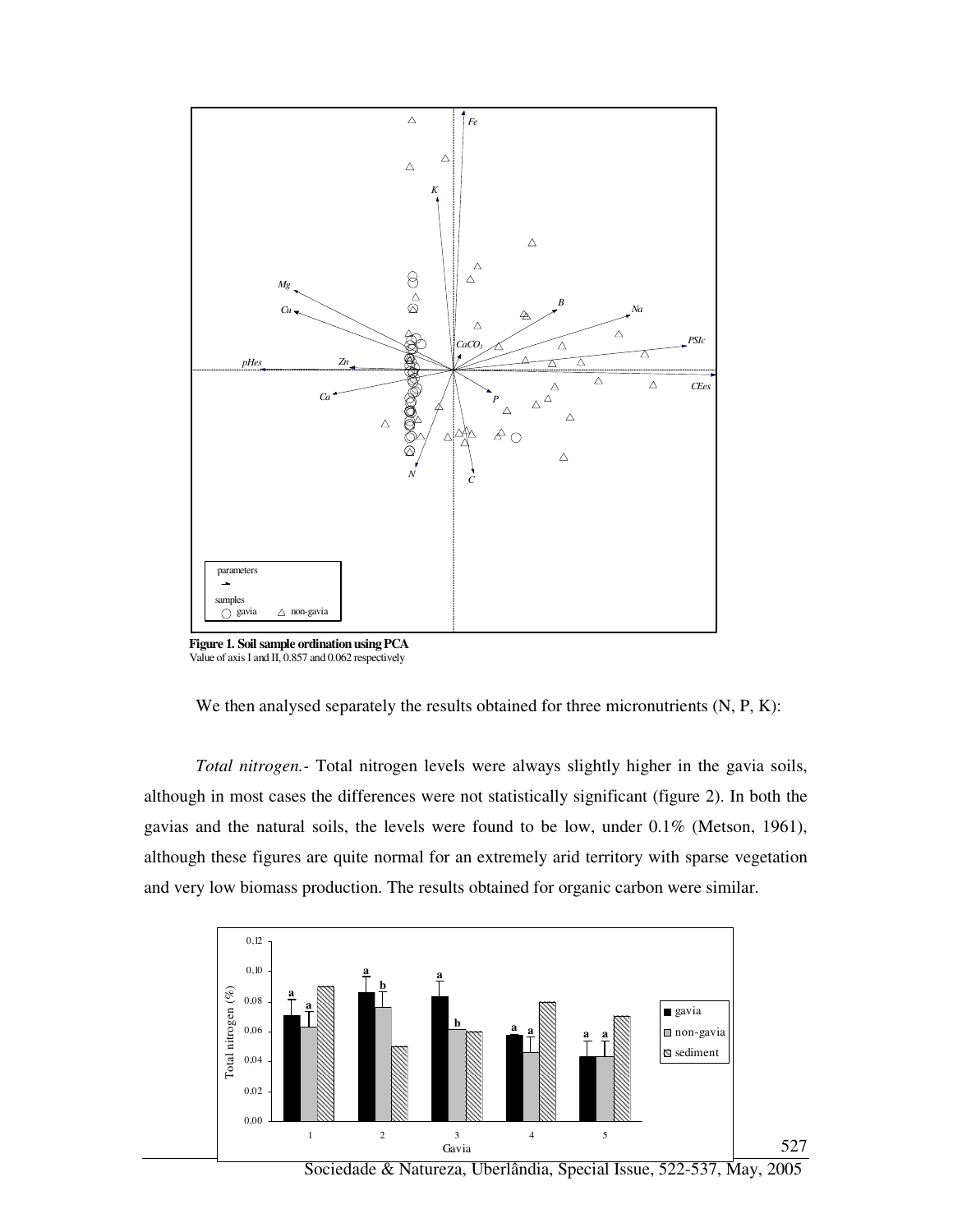#### **Figure 2. Total nitrogen content**

Two different letters above columns indicate significant differences ( $p < 0.05$ ). Error bars represent the standard deviation.

The slightly higher nitrogen content seen in the gavia soils may be due to the presence of plant residues and organic remains from livestock, deposited by the runoff from the catchment area. In most of the gavias, the nitrogen levels in the sediments (figure 2) were higher than in the soils. The values translate to deposits of between 80 and 164 kg of nitrogen, per hectare and per cm of deposited sediment. These quantities enable slightly higher levels of nitrogen to be maintained within the system, despite the uptake from the crops. The limited crop residue remaining on the ground –most is used as livestock feed- and the larger amount of weeds growing in the gavias after rainfall may also be contributing factors.

These findings match those of Halldorf (1994), Niemeijer (1998) and Tesfai (2001), who studied similar systems in other parts of the world, although the differences they noted were greater that those we obtained in our study, due largely to the fact that their sediments were also richer in nitrogen. The findings are at odds, however, with Sandor et al. (1986), who found lower nitrogen content in soils affected by runoff, although this is probably because the soils studied had been abandoned and had not been operational for decades.

*Olsen phosphorous.-* Although average phosphorous content was slightly higher in the gavia soils than in the natural ones (13.3 compared to 11.9 mg  $kg^{-1}$ ), there was no common pattern: in some cases the content was higher in the gavias; in others the reverse was true, and in others still levels were the same (Figure 3).

Using as a reference the Olsen phosphorous levels established by Landon (1991) for crops with a low phosphorous requirement, such as maize or cereals, -the crops most commonly grown in the studied systems- gavias 1, 2 and 4 had adequate levels  $(> 8 \text{ ppm})$ , while the levels in 3 and 5 were low  $(< 8$  ppm). Thus, no conclusions can be drawn, except that phosphorous content was between normal and low in most cases, apart from one soil gavia 2- where levels were higher. Sediment analysis shows the influence of the sediments in the case of this gavia: whereas the sediments deposited in the other gavias had Olsen phosphorous levels of 10 to 14 mg  $kg^{-1}$ , those in gavia 2 contained 38 mg  $kg^{-1}$ .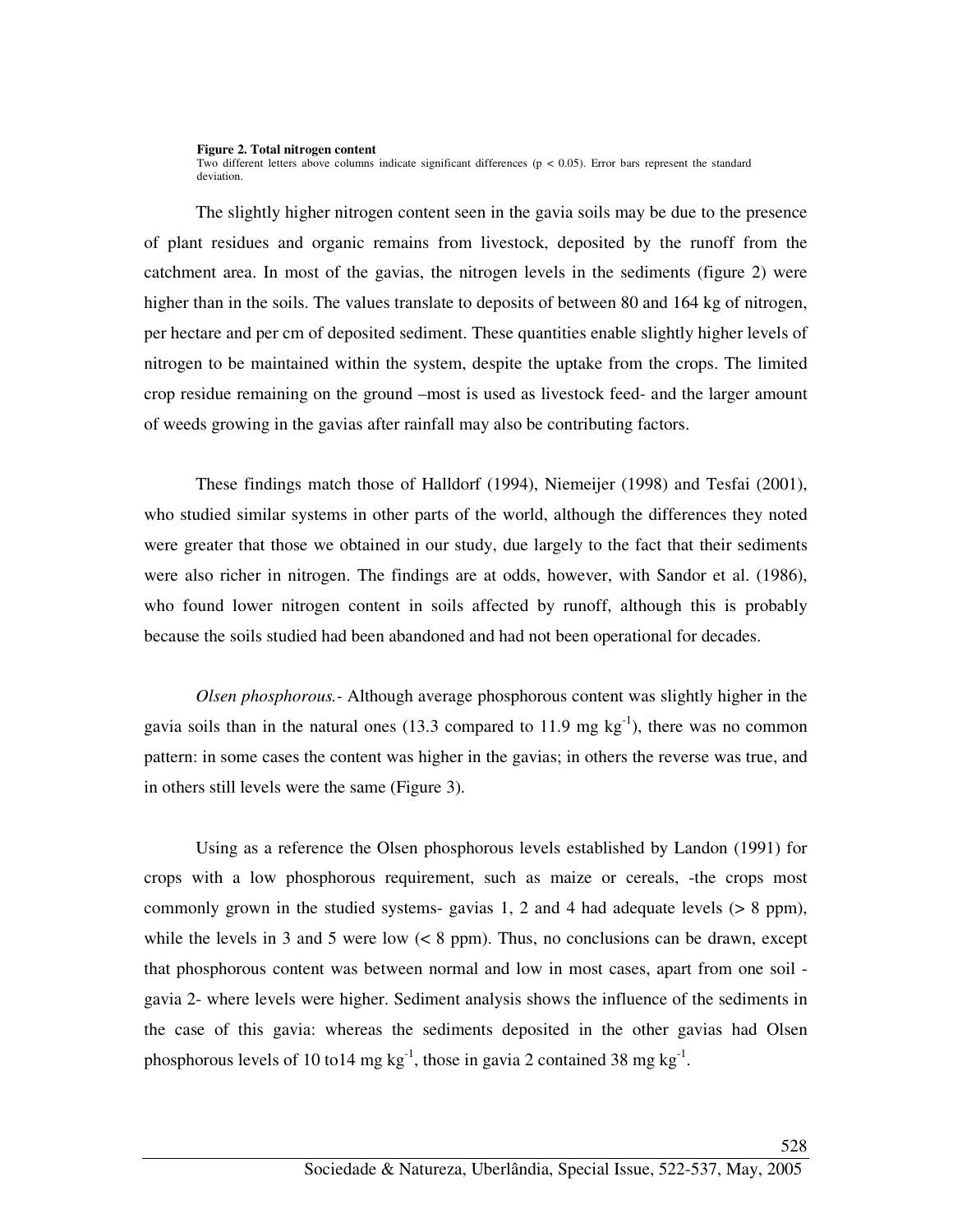Niemeijer (1998) and Tesfai (2001), both found higher phosphorous concentrations inside WH systems than outside (3.3 and 1.6 times higher, respectively), while Sandor et al. (1986) found between 15 and 18 % less.



Two different letters above columns indicate significant differences (p < 0.05). Error bars represent the standard deviation.

*Potassium.-*Potassium content was, on average, slightly lower in the five gavia soils than in the adjacent ones (2.8 compared to 3.1 cmol<sub>c</sub> kg<sup>-1</sup>). As with the phosphorous, no common pattern was evident (figure 4). Taking into account MAFF limits (1967), the levels can be considered high both inside and outside the system, since they exceeded  $0.6 \text{ cmol}_c \text{ kg}^{-1}$ . Average content in sediments was the same as in the gavia soils  $(2.8 \text{ cmol}_c \text{ kg}^{-1})$ .

From the above data we can conclude that the gavia soils are rich in potassium and deficiencies are therefore unlikely to occur.





Two different letters above columns indicate significant differences (p < 0.05). Error bars represent the standard deviation.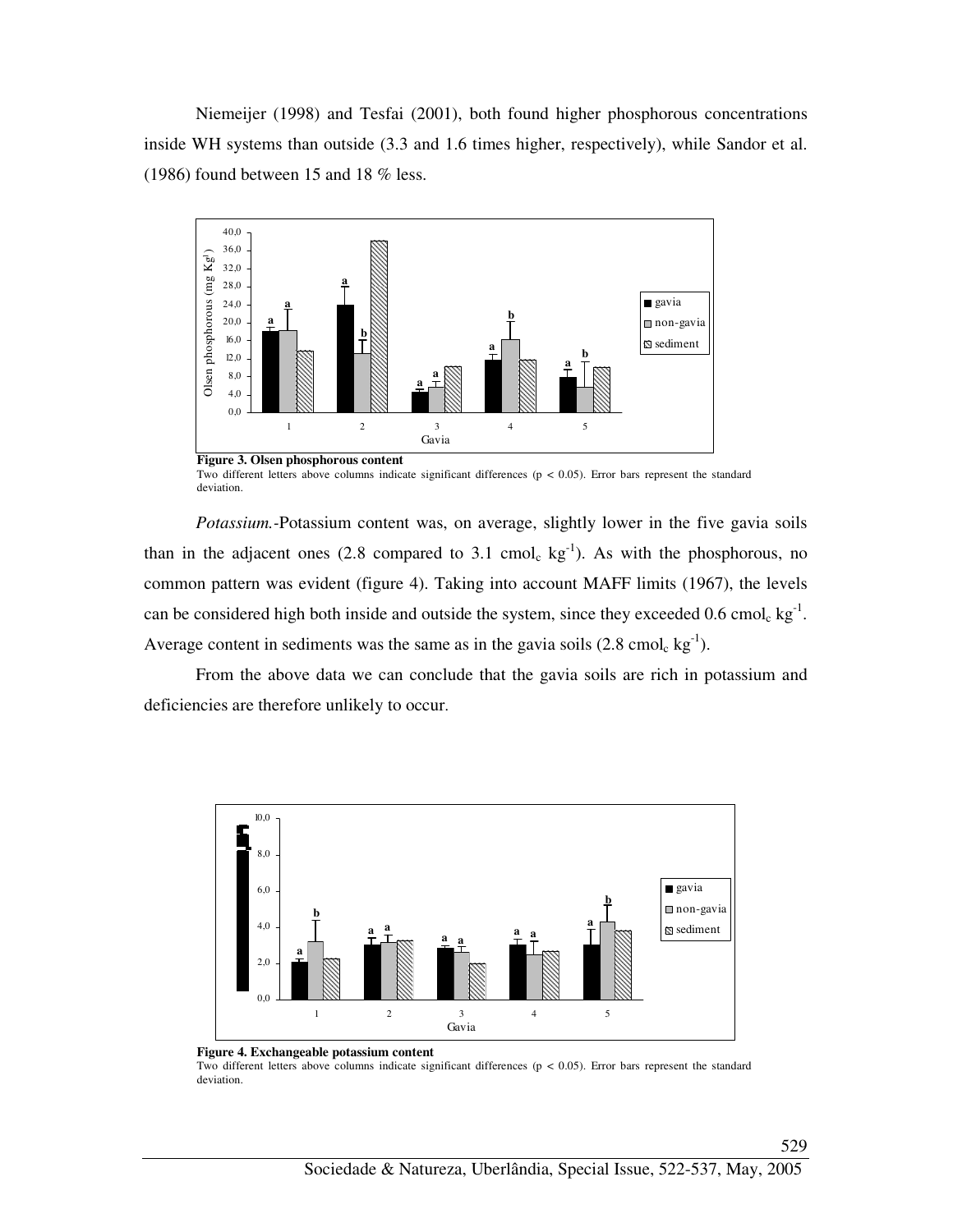### **Nutrient balance**

The nutrient balance is defined as the difference between the amount of nutrients deposited in the soil and the amount extracted or removed from the arable layer (Tesfai, 2001). A positive balance indicates accumulation of nutrients, whereas a negative balance reflects progressive nutrient loss. Reuler and Prins (1993) note that sustainable development requires the nutrient balance to be close to neutral..

 Nutrient input can be from various sources, among them organic or inorganic fertilisers, dustfall, biological nitrogen fixation or from sediments transported in runoff water. Nutrient loss can be due to uptake by crops or crop residues, leaching, loss in gaseous form or erosion (van der Pol, 1992; Smaling et al., 1997).

In the case of the gavias, no organic or inorganic fertilisers are used, while the crop residues are used as livestock feed. Hence the sediments transported by runoff waters are the main source of nutrients, followed probably by dustfall. Biological nitrogen fixation might occur during the years in which legumes are grown but as this is not common and is difficult to quantify it was decided not to include the source in the balance.

Removal of nutrients from the system is mainly due to crop (or crop residue) uptake. Losses through leaching of the root zone are considered to be negligible and will not be taken into account therefore (Tesfai, 2001). Losses in gaseous form account for an estimated 25% of total nitrogen (van der Pool, 1992). Regarding loss through erosion, Torres (1995), states that erosion does not occur in maintained gavias and hence these processes are also omitted from the balance.

The nutrient balance for each of the elements is thus calculated as follows:

Nutrient balance (kg ha<sup>-1</sup> yr<sup>-1</sup>) = (S+D) - (C+R+V)

where S represents nutrients deposited by the sediments, D the input from dustfall, C and R the uptake by the crops and crop residues respectively and V the loss in gaseous form (volatilization).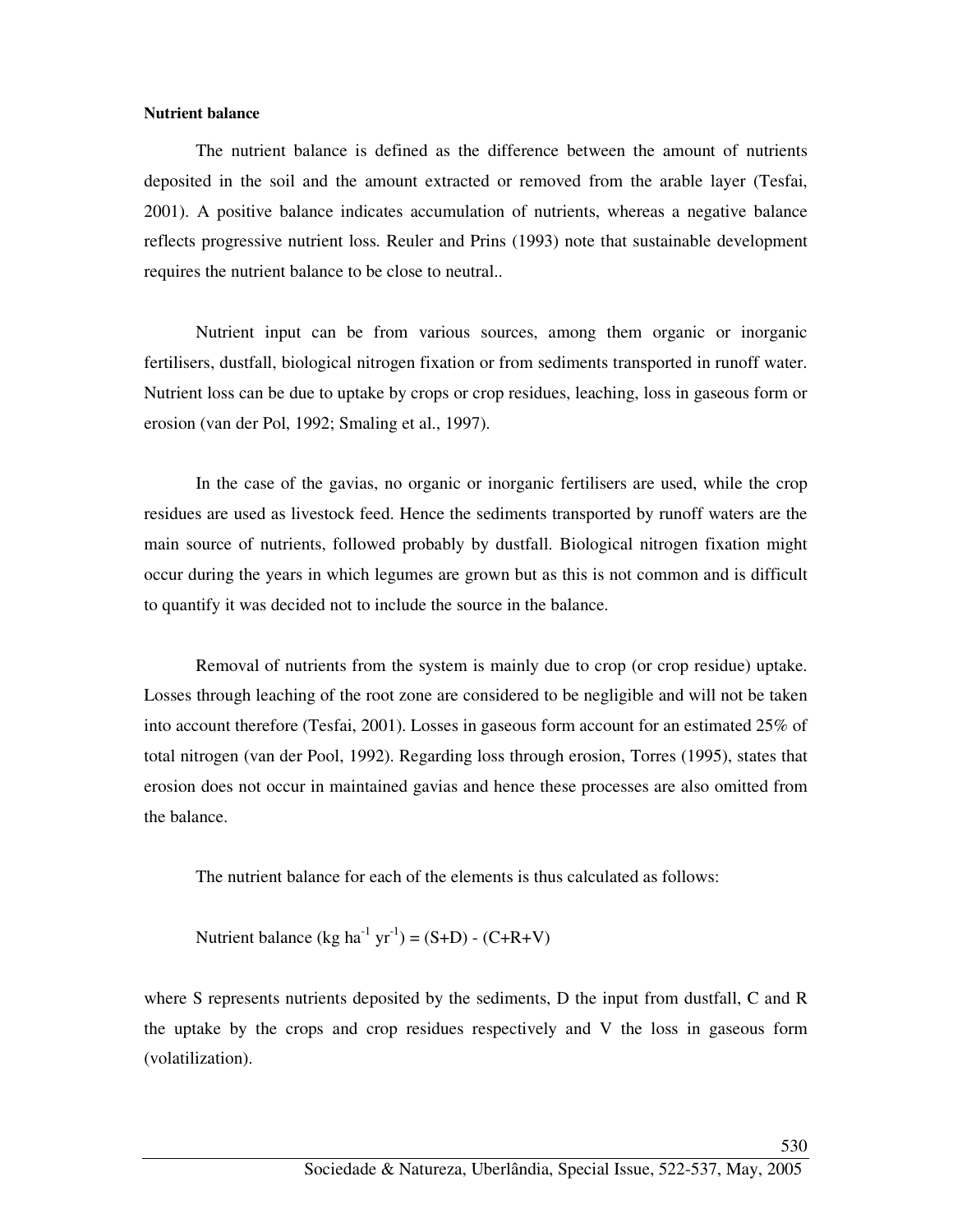*INPUT*

## **\*** From sediments

Table 1 gives, for the sediment samples in each of the five gavias studied, the bulk density (ρ) and average thickness of the layer during the year 2000, as well also total N, P and K content.

| <b>Sediment</b> | $g \, \text{cm}^{-3}$ | <b>Thickness</b> | Total analysis $(g kg-1)$ |      |       |  |
|-----------------|-----------------------|------------------|---------------------------|------|-------|--|
|                 |                       | mm               |                           |      | Κ     |  |
|                 | 1.9                   |                  | 0.90                      | 1.32 | 14.11 |  |
|                 | 1.7                   |                  | 0.50                      | 1.19 | 16.93 |  |
|                 | 1.8                   |                  | 0.60                      | 1.19 | 18.26 |  |
|                 | 1.6                   |                  | 0.80                      | 0.79 | 21.91 |  |
|                 | 1.6                   |                  | 0.70                      | 0.44 | 21.33 |  |

**Table 1. Sediment Analysis** 

Nutrient deposition by sediments is usually expressed in  $kg$  ha<sup>-1</sup> yr<sup>-1</sup> and is calculated as follows:

Deposit (kg ha<sup>-1</sup> yr<sup>-1</sup>) = ( $\rho$  \* NC \* T) \* 0.01

where  $\rho$  is the bulk density of the deposited sediments in kg m<sup>-3</sup>, NC the nutrient content in mg  $kg^{-1}$ , T is the thickness of the sediment layer expressed in m  $yr^{-1}$  and 0.01 is the conversion factor for hectares. Table 2 gives the results for the three elements.

| <b>Sediment</b> | $kg$ ha <sup>-1</sup> yr <sup>-1</sup> |       |        |  |  |  |
|-----------------|----------------------------------------|-------|--------|--|--|--|
|                 | 51.3                                   | 75.2  | 804.3  |  |  |  |
|                 | 34.0                                   | 80.8  | 1151.4 |  |  |  |
|                 | 64.8                                   | 128.3 | 1972.1 |  |  |  |
|                 | 51.2                                   | 50.7  | 1402.4 |  |  |  |
|                 | 44.8                                   | 28.2  | 1365.2 |  |  |  |

**Table 2. Sediment deposits of N, P and K** 

\* From dustfall

 Nutrient deposits from dustfall were calculated using the equation developed by Stoorvogel and Smaling (1990).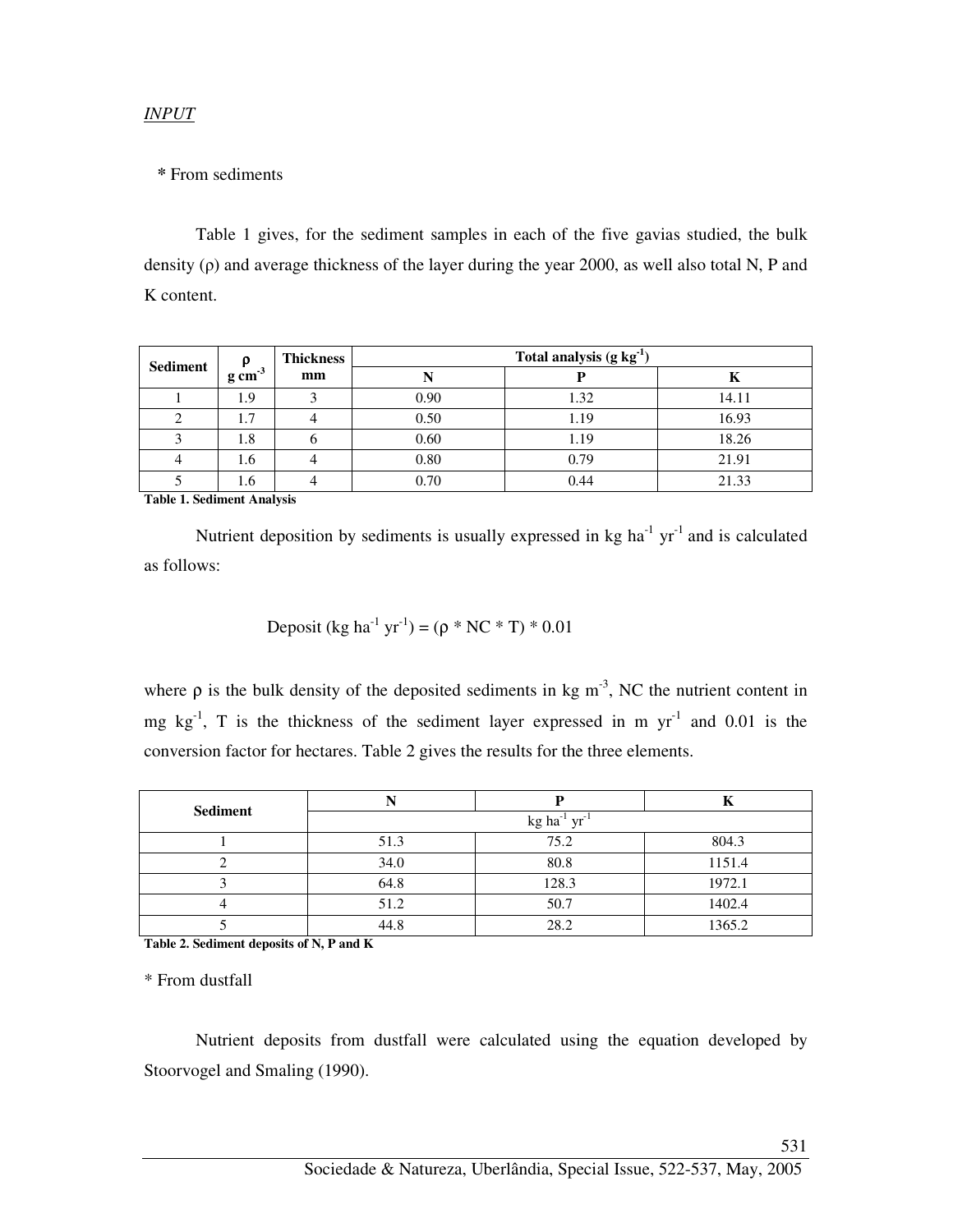Total N deposit =  $0.14 * (Precipitation)^{1/2}$  $P_2O_5$  deposit = 0.053 \* (Precipitation)<sup>1/2</sup> K<sub>2</sub>O deposit =  $0.11 * (Precription)^{1/2}$ 

Bearing in mind that average precipitation is 130 mm  $yr^{-1}$ , the deposits are thus 1.60 kg of N, 0.27 kg of P and 1.04 kg of K per hectare per year.

## *UPTAKE AND LOSS*

**\*** By crops

The main crops cultivated in the gavias are wheat, barley, maize, lentils and chickpeas. As stated above, due to the difficulty in calculating the biological nitrogen fixation, legumes are omitted from the balance. Of the remaining crops, wheat is probably the most important and was therefore chosen as the basis for the nutrient balance.

|                        |                                            | $P_2O_5$ |  |  |  |  |
|------------------------|--------------------------------------------|----------|--|--|--|--|
| <b>Components</b>      | Kg of nutrient per ton of grain production |          |  |  |  |  |
| Grain                  |                                            |          |  |  |  |  |
| Stems and leaves hojas |                                            |          |  |  |  |  |
| <b>TOTAL</b>           |                                            |          |  |  |  |  |

**Table 3. Nutrient uptake by wheat crop** 

Table 3 gives the average nutrient uptake by wheat, expressed in kg of nutrients per ton of grain production, in accordance with Domínguez Vivancos (1997).

According to data from the Ministry of Agriculture, Fisheries and Food (1988), average wheat yield in gavias is between  $700-1200$  kg ha<sup>-1</sup>. Taking a maximum crop of  $1200$ kg ha $^{-1}$ , the annual nutrient uptake would be as follows (Table 4):

| <b>Components</b>      | vr'<br>$Kg$ ha <sup>-1</sup> |     |      |  |  |  |
|------------------------|------------------------------|-----|------|--|--|--|
| Grain                  | 24.0                         | 5.3 |      |  |  |  |
| Stems and leaves hojas | 9.6                          | 1.C | 14.9 |  |  |  |
| <b>TOTAL</b>           | $\mathcal{L}$                | 6.9 | 199  |  |  |  |

**Table 4. Nutrient uptake in a wheat crop of 1200 kg ha-1** 

**\*** Gaseous loss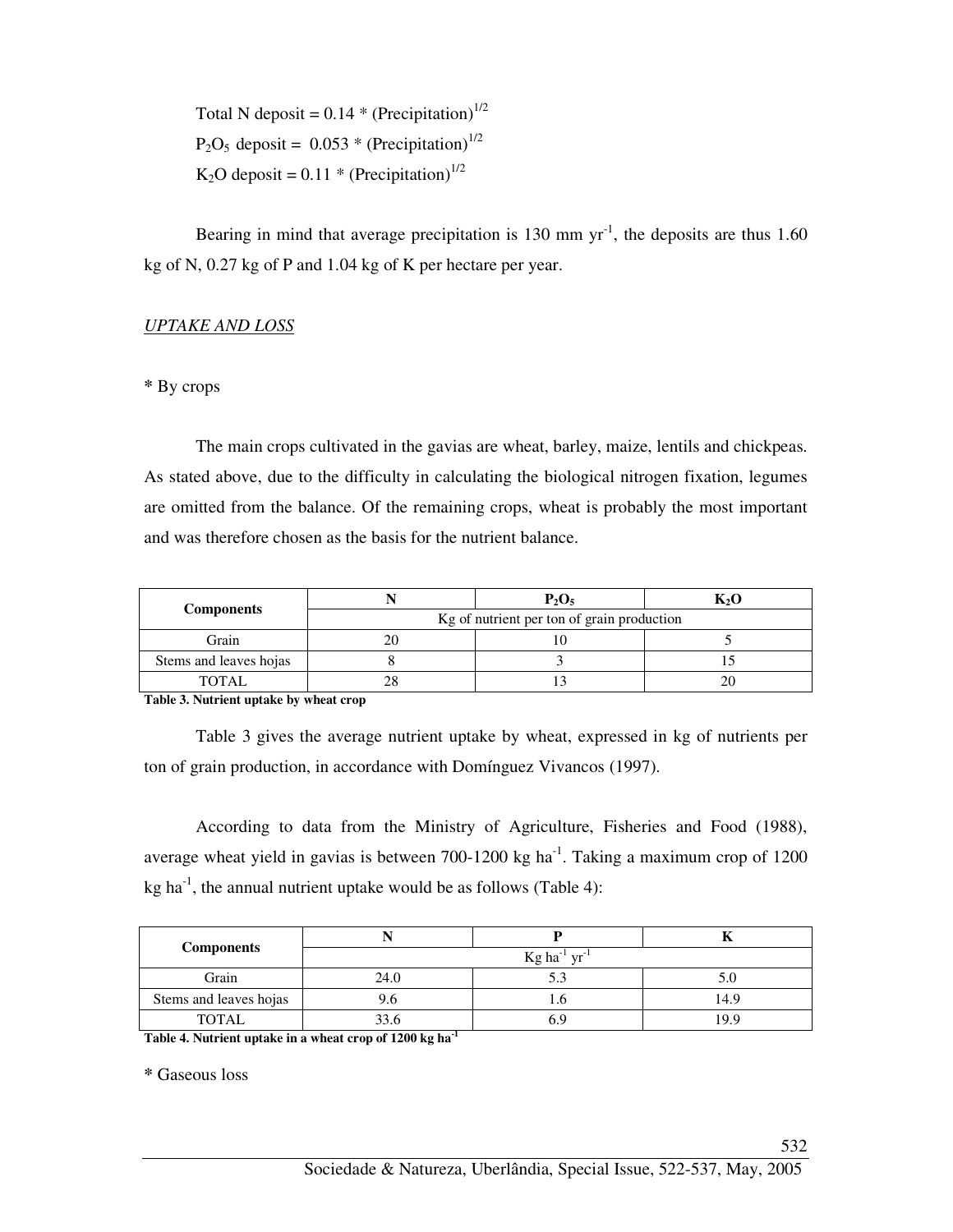According to van der Pool (1992) and Niemeijer (1998), gaseous N loss accounts for an estimated 25% of total nitrogen. Nitrogen lost through denitrification or volatilisation for each of the sediments would therefore be as follows (Table 5).

| <b>Sediment</b> | N (kg ha <sup>-1</sup> $yr^{-1}$ ) |
|-----------------|------------------------------------|
|                 | 13.2                               |
|                 | 8.9                                |
|                 | 16.6                               |
|                 | 13.2                               |
|                 | 11.6                               |

**Table 5. Gaseous nitrogen loss** 

Taking into account all the above nutrient gains and losses, the balance for the year is as follows (Table 6):

| Gavia          | Input<br>$(\text{kg ha}^{-1} \text{ yr}^{-1})$ |       |        | Uptake and Loss<br>(kg<br>$ha^{-1} yr^{-1}$ ) |     |      | <b>Balance</b><br>$(kg ha-1 yr-1)$ |          |           |
|----------------|------------------------------------------------|-------|--------|-----------------------------------------------|-----|------|------------------------------------|----------|-----------|
|                | N                                              | P     | K      | N                                             | P   | K    | N                                  | P        | К         |
|                | 52.9                                           | 75.5  | 805.3  | 46.8                                          | 6.9 | 19.9 | $+6.1$                             | $+68.7$  | $+785.4$  |
| 2              | 35.6                                           | 81,1  | 1152,4 | 42.5                                          | 6.9 | 19.9 | $-6.9$                             | $+74.2$  | $+1132.5$ |
| 3              | 66.4                                           | 128.6 | 1973.1 | 50.2                                          | 6.9 | 19.9 | $+16.2$                            | $+121.7$ | $+1953.2$ |
| $\overline{4}$ | 52.8                                           | 51.0  | 1403.4 | 46.8                                          | 6.9 | 19.9 | $+6.0$                             | $+44.1$  | $+1383.5$ |
| 5              | 46.4                                           | 28,4  | 1366.2 | 45.2                                          | 6.9 | 19.9 | $+1.2$                             | $+21.6$  | $+1346.3$ |

**Table 6. Nutrient balance** 

The nutrient balance is positive for each gavia and for all three micronutrients, with the exception of the nitrogen balance in gavia 2, which is negative. This suggests that, overall, there is no progressive depletion of nutrients, since crop uptake is compensated for by deposits carried by the sediments.

In gavia 2, the system presenting a negative nitrogen balance, the soil nitrogen content is gradually falling and additional amounts must therefore be provided to compensate for the losses. The other nitrogen balances are positive, albeit close to neutral. Hence, during years in which the sediment layer is thinner the balance will probably become negative. Legumes are therefore important because of their capacity to produce biological nitrogen fixation, thus compensating for the depletion occurring during these years.

# **CONCLUSIONS**

Sediments deposited by runoff water in the gavia system contain sufficient nutrients to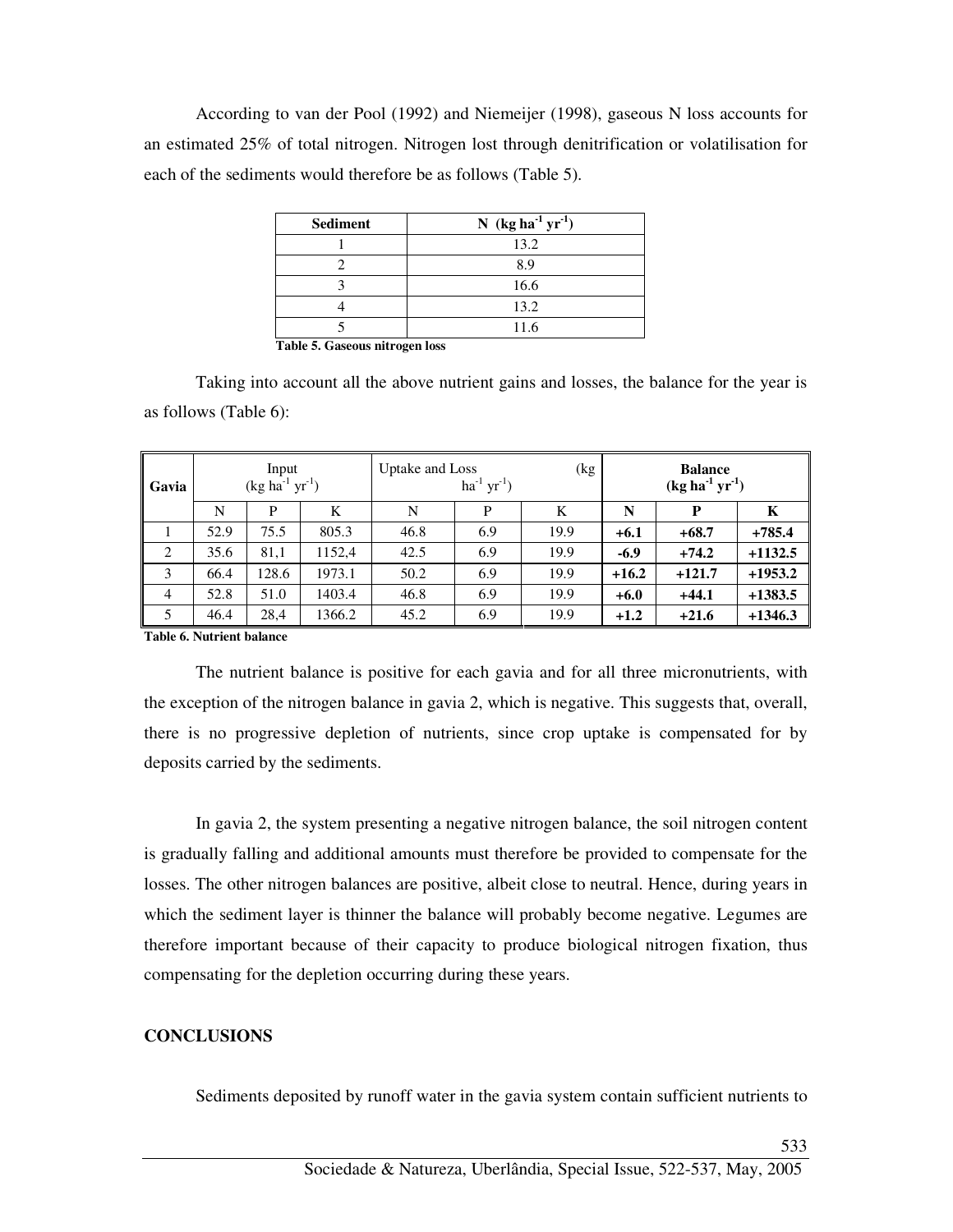prevent a progressive reduction of the nutrient content to below natural levels. This circumstance, in tandem with the fact that the gavias have been cultivated for years without any inorganic or organic fertilisers, leads us to believe that these soils maintain a nutrient balance, unlike other tropical farming systems (Stoorvogel and Smaling, 1990; van der Pol, 1992).

Although soil nutrient balance is often used to assess the sustainability of a productive system (Tesfai, 2001), it is important to remember that the balance merely indicates tendencies regarding the impoverishment or enrichment of certain elements, which do not in themselves indicate whether the nutrients available for plants are adequate. Hence, such results need to be considered in conjunction with soil nutrient levels (Syers et al., 2002).

From the comparative analysis of the gavia soils and the uncultivated adjacent soils, it may be concluded that the former are more fertile, particularly because they are less affected by salinity and sodicity, which are two crucial factors. In terms of other parameters, although in some cases no statistically significant differences were observed, there was a clear tendency for levels of carbon, nitrogen and certain micronutrients (Cu and Zn) to be higher in the gavia soils. This indicates that in these soils, which have been cultivated for decades, certain elements are replaced naturally, a process rendered possible by the nutrient deposits of the sediments transported in the runoff. The deposits enable fertility levels to remain reasonably high, a similar situation to that described by Tesfai (2001) for the Sheeb area of Eritrea. Nonetheless, bearing in mind the most frequently-used references, levels of organic matter, nitrogen, iron and phosphorous are insufficient for crop requirements and an additional input of these elements might be necessary.

 Although the results of the nutrient balance match the tendencies observed, considerable caution must be exercised when interpreting the findings not only because of the number of assumptions made but also for two further reasons. Firstly, the regression analyses often used -for example, to calculate dustfall contamination- are designed for continental scale models and, secondly, deposited nutrients are in some cases not immediately available to plants as they are in solid form (Tesfai, 2001).

### **REFERENCES**

.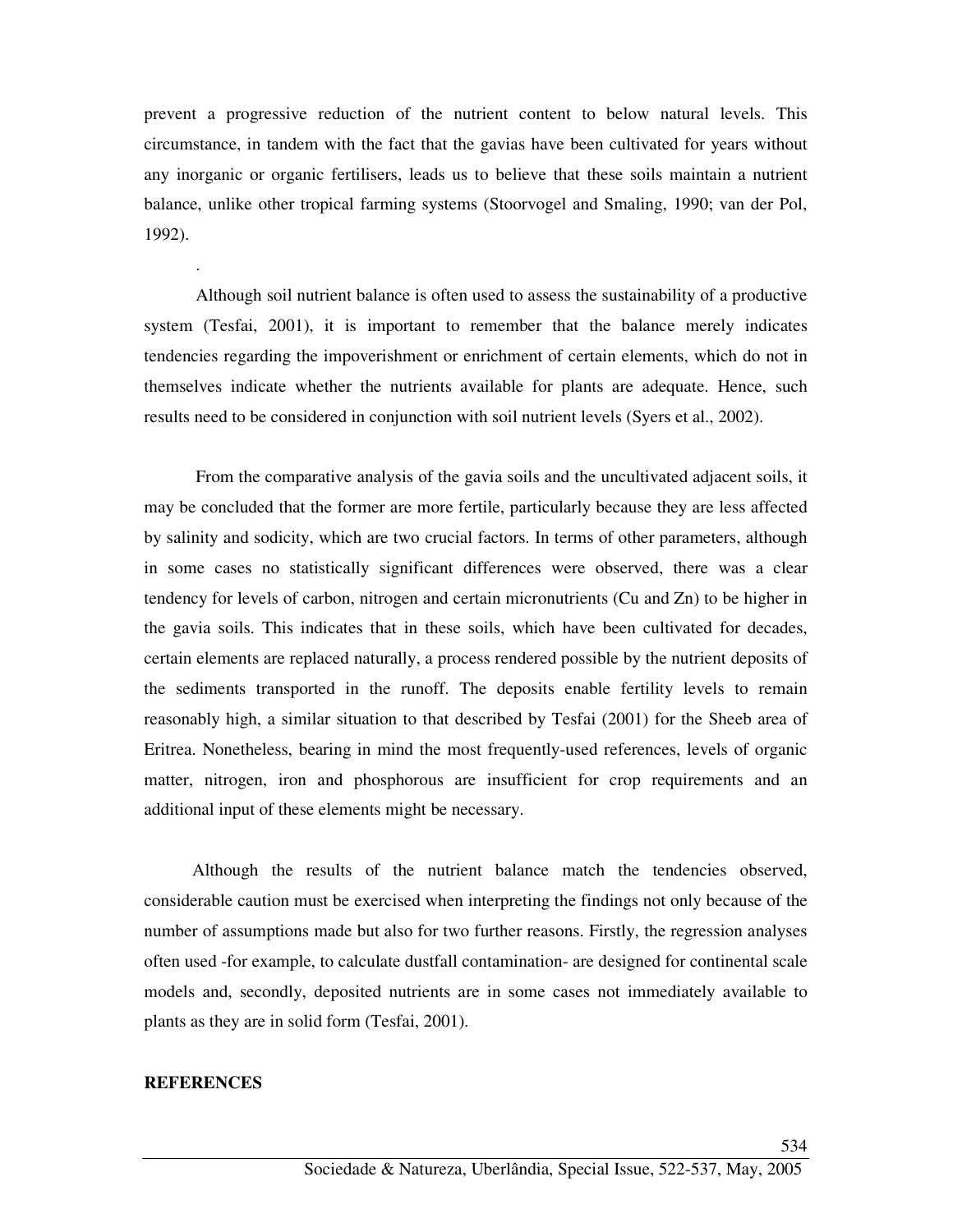- Ben-Asher, J., Berliner, P.R. 1994. Runoff irrigation. In: Adv. Series in Agricultural Sciences, vol. 22 K.K. Tanji y B. Yaron (ed.). Springer-Verlag Berlin Heidelberg. 126-154.
- Breman, H., Groot, J.J.R., Van Keulen, H., 2001. Resource limitations in the Sahelian agriculture. Global Environmental Change 11, 59-68.
- Coello, J., Cantagrel, J.M., Hernán, F., Fúster, J.M., Ibarrola, E., Ancochea, E., Casquet, C., Jamond, C., Díaz de Terán, J.R., Cendrero, A., 1992. Evolution of the eastern volcanic ridge of the Canary Islands based on new K-Ar data. J. Volcanol. Geotherm. Res. 53, 251- 274.
- Díaz, F., 2004. Sistemas agrícolas tradicionales de las zonas áridas de las Islas Canarias. Tesis Doctoral. Universidad de La Laguna

Domínguez Vivancos, A., 1984. Tratado de fertilización. Ediciones Mundi-Prensa, Madrid.

FAO, 1991. Water Harvesting. AGL/MISC/17. FAO, Rome

- FAO, 1994. Water harvesting for improved agriculture production. Water Reports. Proceedings of the FAO Expert Consultation, Cairo, Egypt, 21-25 November 1993. Food and Agriculture Organization FAO.
- Fox, P., Rockström, J., Barron, J., 2005. Risk analysis and economic viability of water harvesting for supplemental irrigation in semi-arid Burkina Faso and Kenya. Agricultural Systems 83, 231-250.
- Halldorf, S., 1994. Runoff water as a soil farming factor in arid zones. Thesis Sveriges Lantbruksuniversitet.
- Janssen, B.H., Guiking, F.C.T., Van der Eijk, D., Smailing, E.M.A., Wolf, J., Van Reuler, H., 1990. A system for quantitative evaluation of the fertility of tropical soils (QUEFTS). Geoderma 46, 299-318.
- Klaij, M.C., Vachaud, G., 1992. Seasonal water balance on sandy soils in Niger cropped with pearl millet, based on profile moisture measurements. Agricultural Water Management 21, 313-330.
- Landon, J.R.,1991. Booker Tropical Soil Manual. A handbook for soil survey and agricultural land evaluation in the tropics and subtropics. J.R. Lndon (Ed.) Longman Scientific and Technical Copublished in the United States with John Wiley and Sons, Inc., New York.
- Lovenstein, H., 1994. From water harvesting to crop harvesting: opportunities for efficient use of runoff water by crops. In: Water harvesting for improved agricultural production, FAO Water Reports 3, 301-314.
- MAFF., 1967. Soil potassium and magnesium. Tech. Bull. 14. HMSO.

Metson, A.J., 1961. Methods of chemical analysis for soil survey samples. New Zealand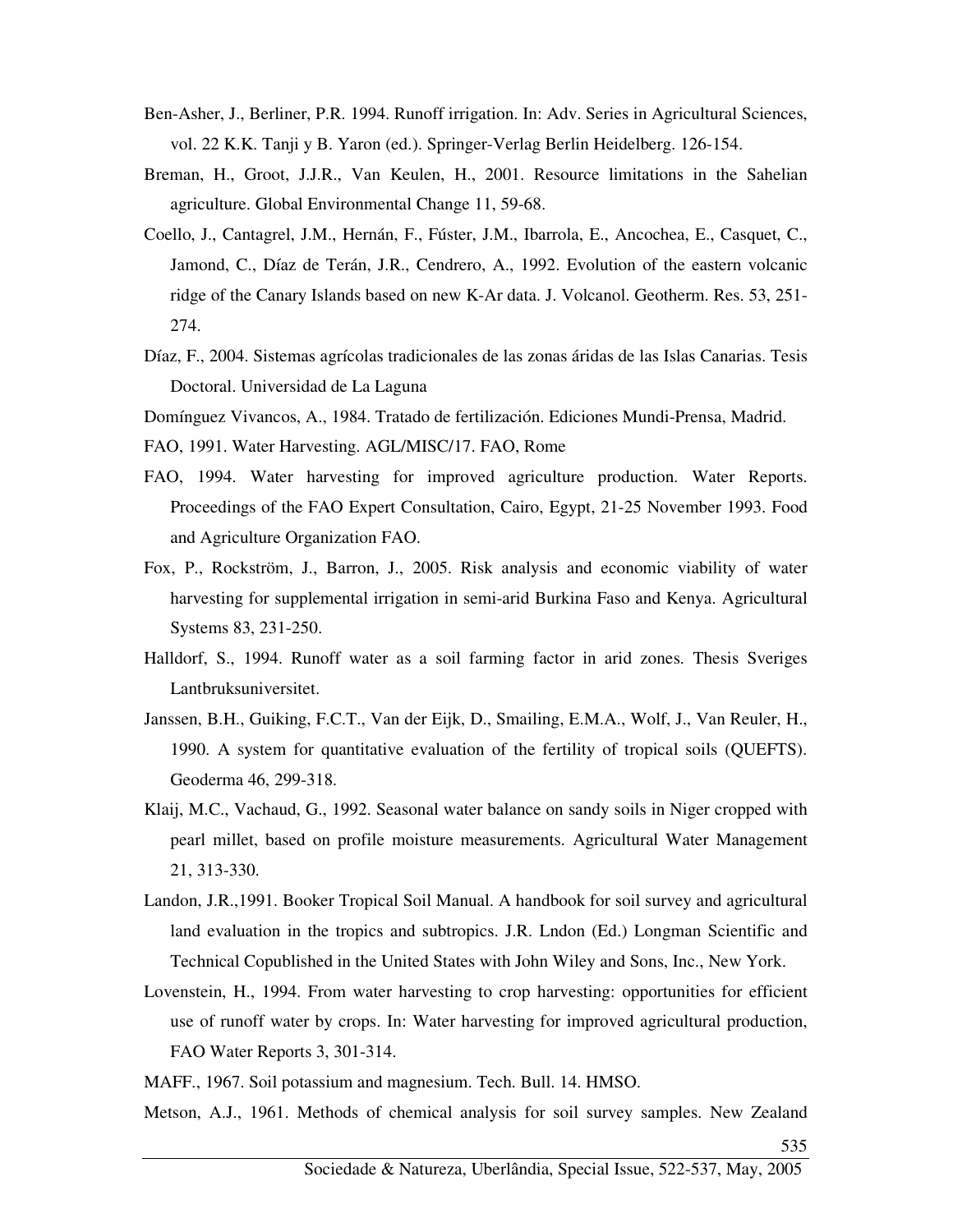DSIR Soil Bur. Bull. 12. Govt. printer. Wellington. New Zealand.

- Ministerio de Agricultura, Pesca y Alimentación (MAPA), 1988. Mapa de cultivos y aprovechamientos de la provincia de Las Palmas. Madrid.
- Mutert, E., 1996. Plant nutrient balance in Asia and the Pacific region: facts and consequences for agricultural production. APO-FFTC Seminar on Appropriate Use of Fertilizers.
- Nahban, G.P. 1984. Soil fertility renewal and water harvesting in Sonoran desert agriculture: the Papago example. Arid Lands Newsletter 20: 21-28.
- Niemeijer, D., 1998. Soil nutrient harvesting in indigenous Teras water harvesting in eastern Sudan. Land Degradation and Development, 9 (4), 323-330.
- Reij, C., Mulder, P., Begemann, L. 1988. Water harvesting for plant production. World Bank Technical Paper, 91p.
- Reuler van H., Prins, W.H., 1993. The role of plant nutrients for sustainable food crop production in sub-Saharan Africa. Dutch Association of Fertiliser Producers (VKP) Wageningen, The Netherlands, 232 p.
- Sánchez, A. P., Shepherd, K.D., Soule, M.J., Place, F.M., Buresh, R.J., Izac, A.N., Mokwunye, A.U., Kwesiga, F.R., Ndiritu, C.G., Woomer, P.L., 1997. Soil fertility replenishment in Africa: An investment in natural resource capital: A special publication no. 51 of the Soil Science Society of America, Madison, Wisconsin, USA, 1-46.
- Sandor, J.A., Gersper, P.L., Hawley, J.W., 1986. Soils at prehistoric agricultural terracing sites in New Mexico: I. Site placement, soil morphology, and classification. Soil Sci. Soc. Am. J. 50, 166-180.
- Sheldrick, W.F., Syers, J.K., Lingard, J., 2002. Soil nutrient audits for China to estimate nutrient balances and output/input relationships. Agriculture, Ecosystems and Environment (en prensa).
- Smailing, E.M.A., Nandwa, S.M., Janssen, B.H., 1997. Soil fertility in Africa is at Stake. In: Replenishing Soil Fertility in Africa, SSSA Special Publication, 47-61.
- Soil Survey Staff, 1999. Soil Taxonomy. Second Edition. NRCS-USDA. Agric. Hand. 436, U.S. Gov.Print.Office, Washington, DC.
- SPSS Inc. 1999. Version 10.0.6. for Windows, SPSS, Inc., Chicago.
- Stoorvogel, J.J., Smailing, E.M.A. 1990. Assessment of soil nutrients depletion in Sub-Saharan Africa: Vol. I-IV, Report 28, The WINAND Staring Centre, (SC-DLO), Wageningen, The Netherlands.
- Syers, K.J., 1997. Managing soils for long-term productivity. Philosophical Transactions Royal Society of London (B) 352:1011-1021.